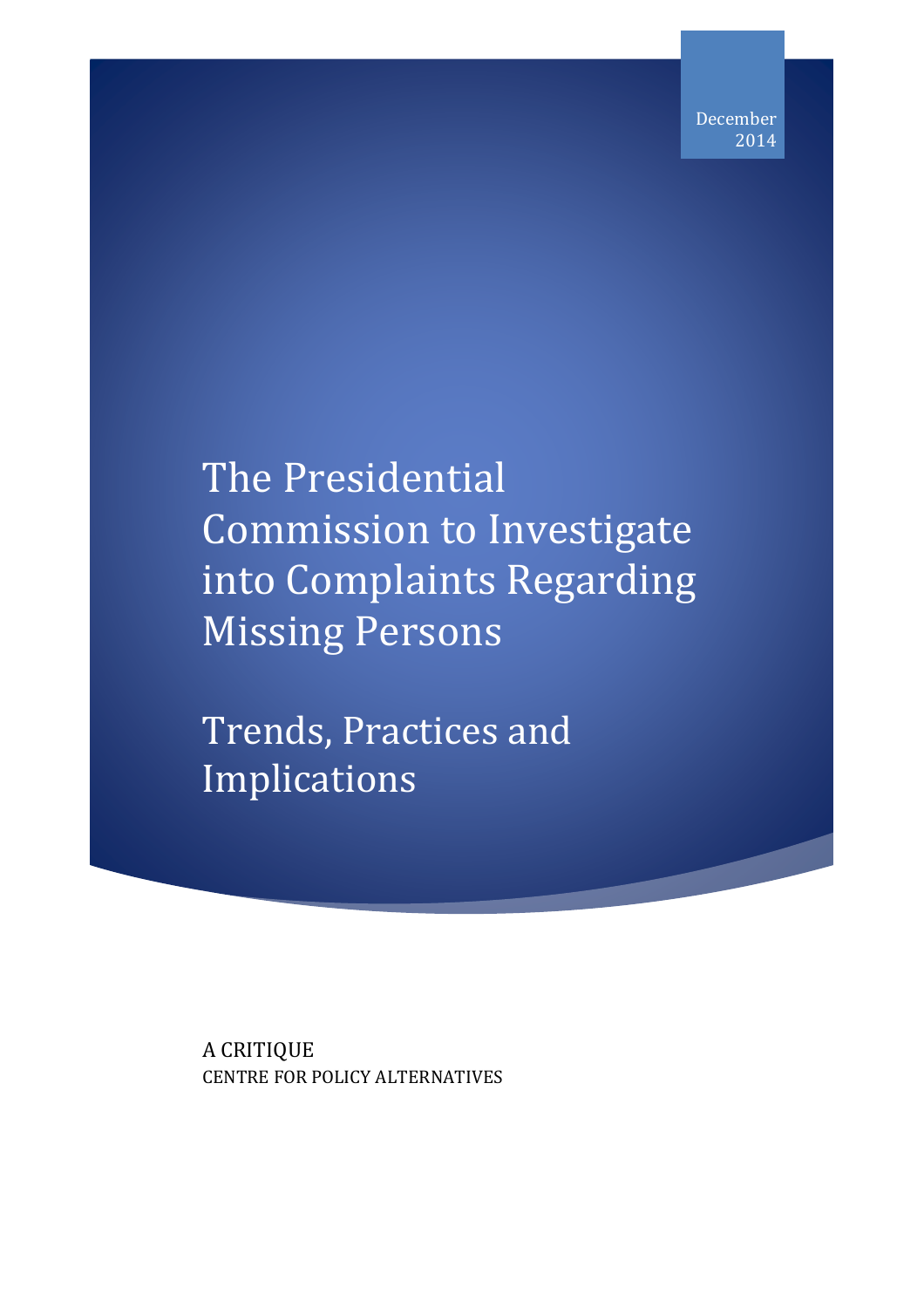**A Critique** 

**The Presidential Commission to Investigate into Complaints Regarding Missing Persons: Trends, Practices and Implications**

> **Centre for Policy Alternatives December 2014**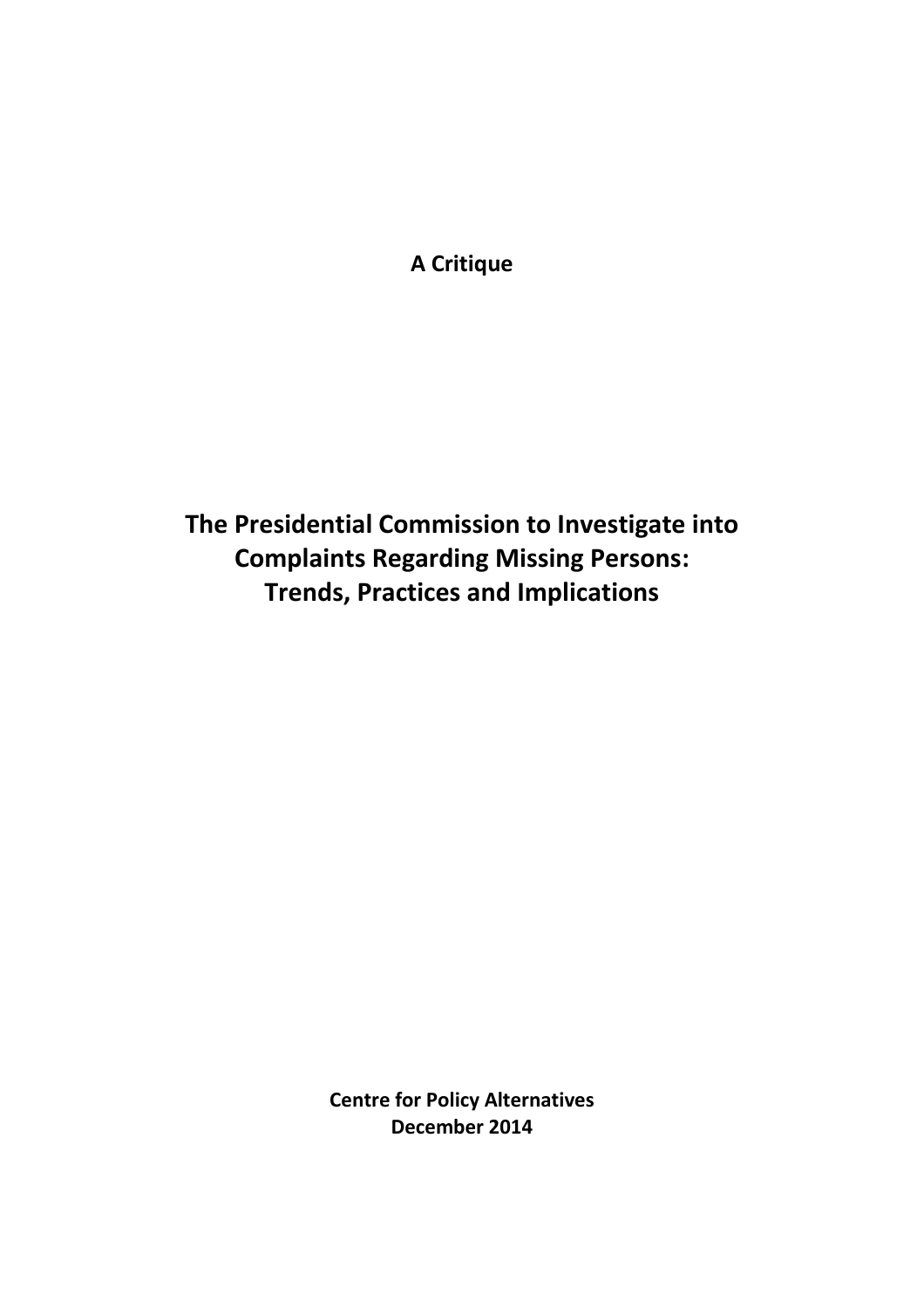

The Centre for Policy Alternatives (CPA) is an independent, non-partisan organisation that focuses primarily on issues of governance and conflict resolution. Formed in 1996 in the firm belief that the vital contribution of civil society to the public policy debate is in need of strengthening, CPA is committed to programmes of research and advocacy through which public policy is critiqued, alternatives identified and disseminated.

| Address:   | 24/2 28 <sup>th</sup> Lane, off Flower Road, Colombo 7, Sri Lanka |
|------------|-------------------------------------------------------------------|
| Telephone: | +94 (11four) 2565304/5/6                                          |
| Fax:       | +94 (11) 4714460                                                  |
| Web        | www.cpalanka.org                                                  |
| Email      | info@cpalanka.org                                                 |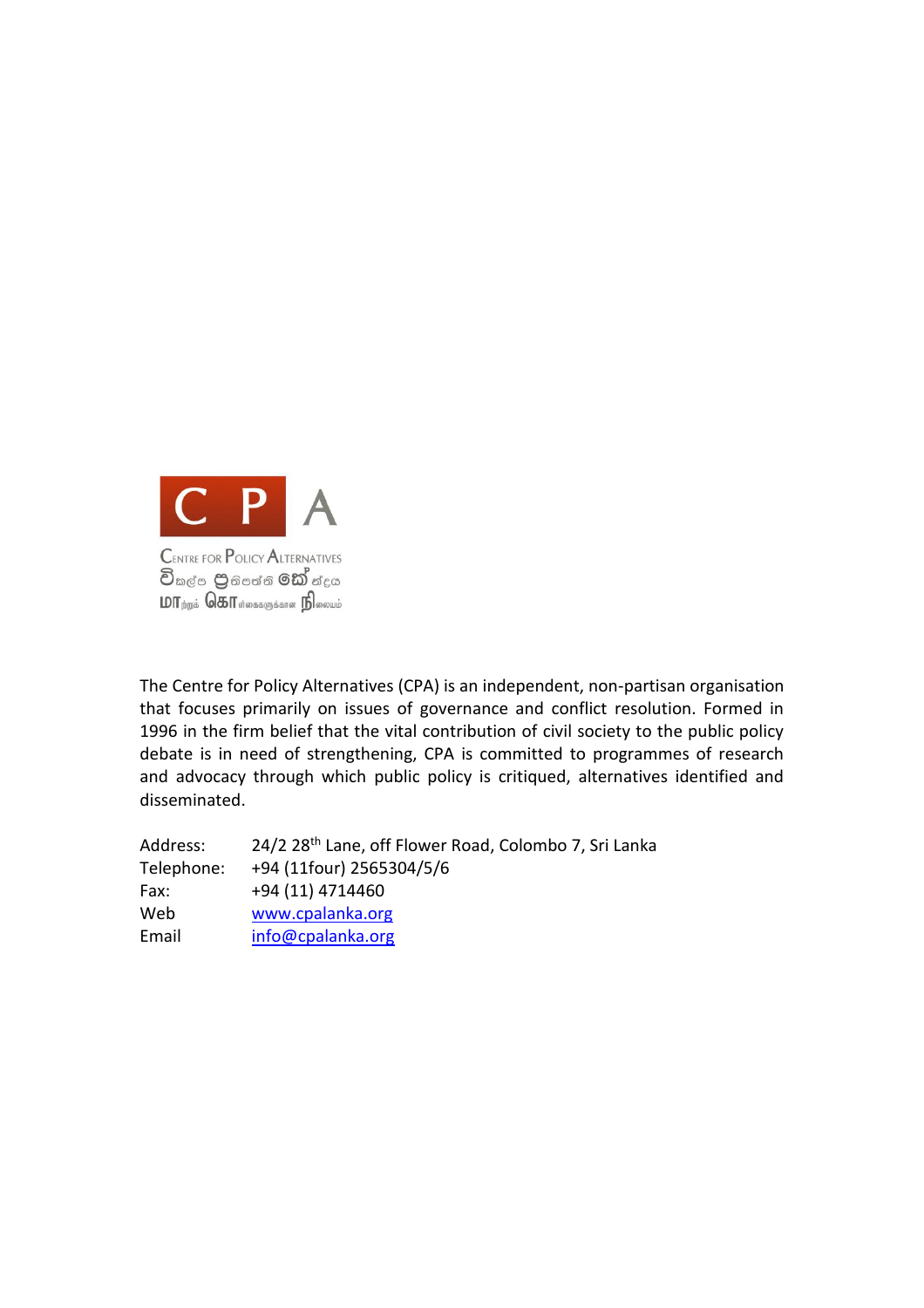The Presidential Commission to Investigate into Complaints Regarding Missing Persons (the Commission) was established on 15<sup>th</sup> August 2013 under Gazette No. 1823/42. Over a year into its mandate, the Commission continues to operate under circumstances that raise serious concerns in respect of the search for truth, justice and accountability in Sri Lanka. The Government of Sri Lanka (GoSL) depicts the Commission not only as its primary instrument to address the grievances of the families of the disappeared, but also since the expansion of its mandate, as the sole mechanism for addressing war time violations of international human rights and humanitarian law, amongst others.

The present critique by the Centre for Policy Alternatives (CPA) captures key issues and trends observed during public sittings of the Commission and the perceptions of affected communities and civil society who have observed and engaged with the present process. At the very outset CPA notes that the Commission, operating under the Commissions of Inquiry apparatus, is structurally flawed, given its dependence on the Executive for appointments, financing and follow up action. Having observed a string of failed State initiatives at transitional justice in recent years and the lack of progress with past Commissions appointed by successive governments, CPA calls for immediate steps to be taken for legal and policy reform that provides for a genuine and credible domestic process at truth seeking, justice and accountability. Failure in this regard further confirms the inability of domestic processes to address grievances in a post war context and strengthens calls for international investigations.

The brief consists of three sections. The first looks into **technical issues** of the present Commission and critiques the operational processes and practices of the Commission. The second explores the **broader issues** embedded in the structure within which the Commission operates, while the final section analyses the **trend perceptions and concerns** and their implications for the Commission's work.

## **Technical Issues**

 $\overline{a}$ 

A key issue that must be noted at the outset is the **lack of awareness around the Commission hearings and the purpose of sittings.** This is evidenced through the large number of new complaints registered at the hearings, even when the Commission holds a second round of sittings in the same district.<sup>1</sup> This goes to show that the spread of word about the initial call for submission of complaints, the process of making complaints and even awareness around the Commission hearings is largely unknown to a number of affected persons. The question persists therefore as to what remedy is available to those, who due to lack of awareness around the Commission and its work, miss both opportunities to register complaints- during the

<sup>1</sup> The Commission held a second round of sittings in the districts of Batticaloa, Kilinochchi and Mullaitivu, to date. Noteworthy is that according to the Commission's own records available on the website, there have been 213, 106 and 166 new complaints recorded in each district respectively. Furthermore, the Commission recorded new complaints from Maritimepattu, a DS division in Mullaitivu previously visited by the Commission. New complaints were recorded both times.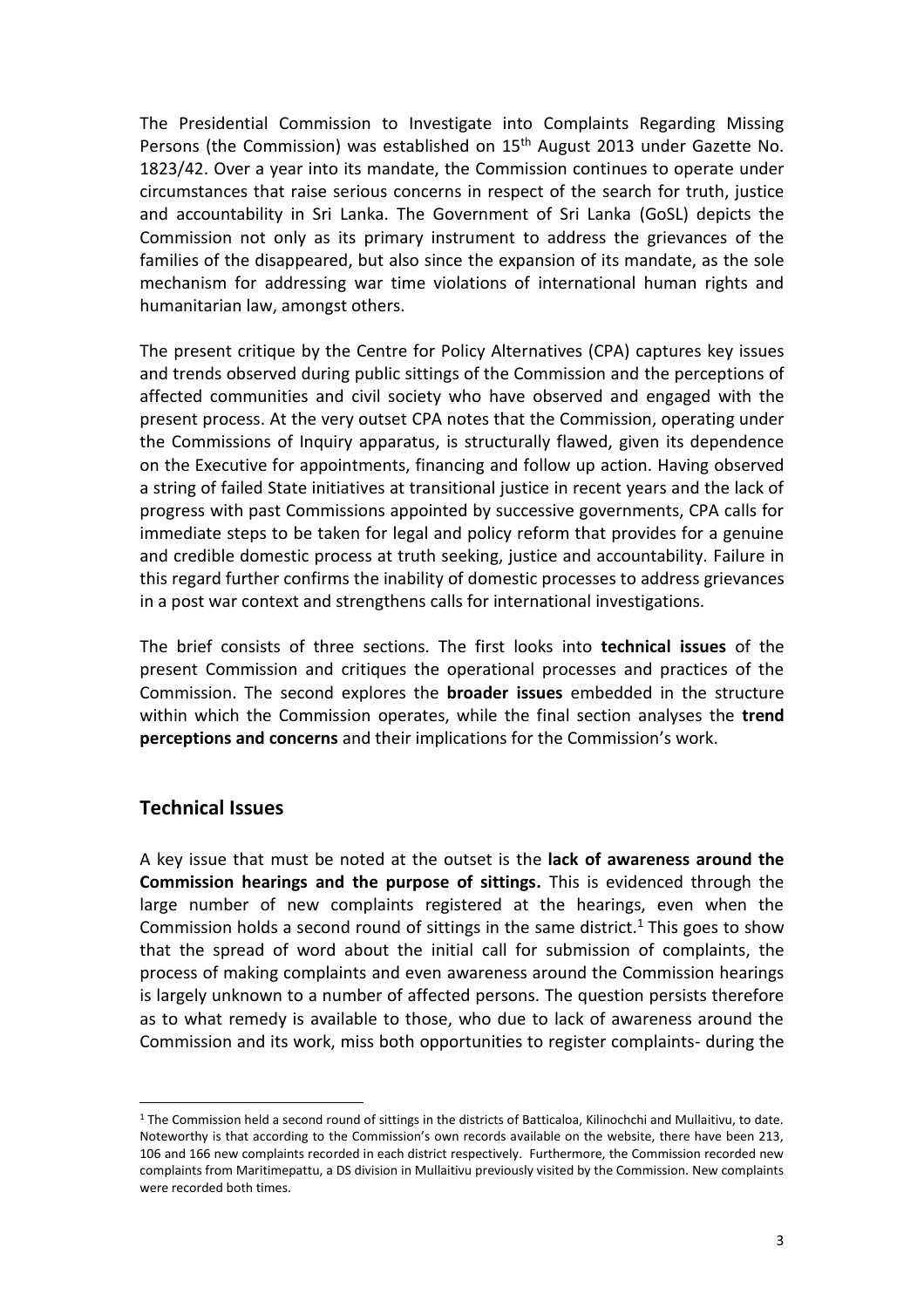period in which the Commission accepts complaints and at the Commission's public hearings in each of the districts in the Northern and Eastern provinces.

This issue is compounded by the **lack of knowledge regarding the Commission and its mandate.** CPA is aware of instances where persons who came before the Commission and made submissions previously, returned to the Commission's second visit to the same District, unaware that this is the same Commission they have already made submissions to. In some cases persons who attended sittings at one Divisional Secretariat (DS) office, returned to Commission sittings at a different DS office during the same round of Commission sittings, only a day or two since they first made their initial submissions.<sup>2</sup> The views gathered by CPA in the North and East illustrate that the affected communities are largely unaware of the Commission, let alone it's mandate and objective. The Commission therefore needs to raise awareness of its work, the issues it seeks to answer and its public hearings. Although the first round of public hearings was held in January, the Commission, after nine rounds of sittings throughout 2014 has yet to create a clear roadmap.<sup>3</sup> Immediate steps should be taken by the Commission to set out a road map for its future work and also raise awareness among the public of its mandate.

The Commission has received complaints spanning as far back as 1984 to complaints from the final phase of the war and even beyond  $19<sup>th</sup>$  May 2009. Many who appeared before the Commission, indicated having gone before several other initiatives in their search for loved ones. Using official figures,<sup>4</sup> CPA highlighted the **slow pace at which the Commission is operating,** <sup>5</sup> and pointed out that it would take the Commission 13 years to simply hear every complaint that has come before it- i.e. not investigate. Given the sheer volume of complaints received to date closing in on the 20,000 mark and the pace at which it has worked so far, it is time for the Commission to **re-visit its existing methodology**. CPA was informed that the Commission takes approximately five weeks to process the information gathered at the public hearings.<sup>6</sup> CPA urges that a more efficient methodology be used to process complaints including a new mechanism with an efficient, computerised data entry system capable of checking for double entries and accessible to the Commission and staff for cross-referencing complaint details and case records. The Commission should also invest in technology that is easily accessible and capable of digitising information before it. Aside from computerised complaints and digitised voice recordings, ways to scan photographs, letters, receipts and newspaper articles should also be considered in order to document and follow up on the complaints made to the Commission in order avoid any delays in moving forward. The

 $\overline{a}$ <sup>2</sup> Persons who made complaints during the Commission hearing at the Mulankavil DS office returned to the Commission hearing at the Pooneryn DS office. Both times were during the Commission's second round of sittings in Kilinochchi district in September 2014.

<sup>3</sup> CPA has previously highlighted the need for a solid roadmap moving forward. See: CPA, "A Commentary on the Presidential Commission to Investigate Missing Persons during the periods of June 1990-May 2009 in the Northern and Eastern provinces", March 2014, available at: [http://www.cpalanka.org/a-commentary-onthe](http://www.cpalanka.org/a-commentary-onthe-presidential-commission-to-investigate-missing-persons/)[presidential-commission-to-investigate-missing-persons/](http://www.cpalanka.org/a-commentary-onthe-presidential-commission-to-investigate-missing-persons/)

<sup>4</sup> Figures used in CPA infographic on the Commission up to date till 11/09/2014.

<sup>5</sup> CPA, Infographic: Presidential Commission on Missing Persons, 11 September 2014, available at:

<http://www.cpalanka.org/infographic-presidential-commission-on-missing-persons/>

<sup>6</sup> CPA meeting with the Chairman and Secretary of the Commission on 29/10/2014.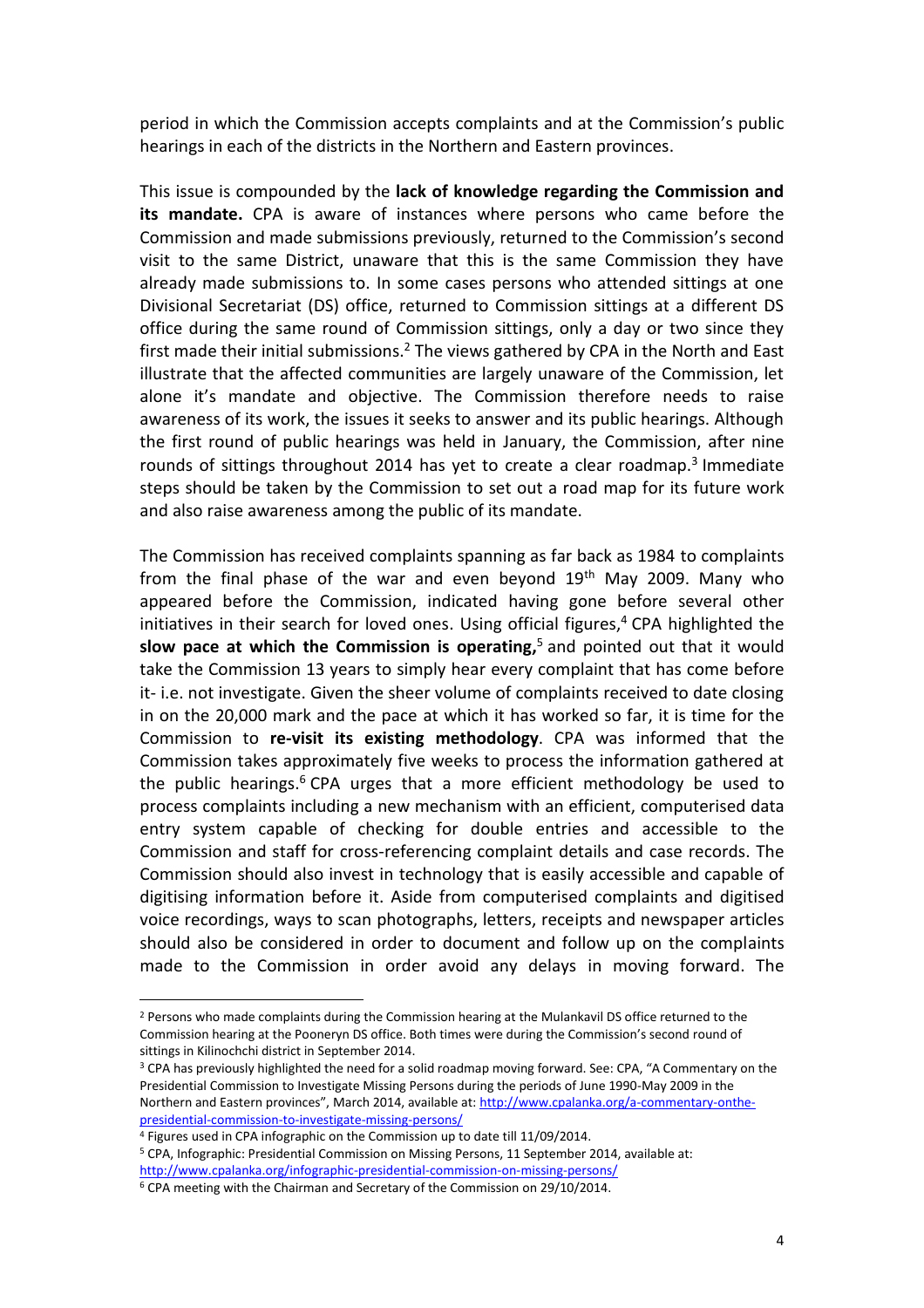unwillingness or inability on the part of the Commission to take such initiatives does not bode well for a genuine search for answers and furthermore, severely undermines the efficient and effective operation of the Commission in pursuit of its mandate.

**The quality of translations** at the Commission hearings is a recurring problem throughout the entirety of the proceedings, and while the issue has been raised a number of times,<sup>7</sup> remedial action has not been taken. Two elderly gentlemen are tasked with full time translations generally over a period of three and a half days of Commission sittings. CPA has observed the lack of consistency with the quality of the translations during sittings, which has impacted the information collected by the Commission and its overall work. Furthermore, CPA also observed at the most recently concluded sittings held in Vavuniya that one of the translators on his own commenced questioning of the people making submissions without waiting for the Commissioners to start the process.<sup>8</sup> Such practices raise several issues including the competency of a translator to lead questions into issues of past violations and why the Commissioners who were all present at the time allowed for such a practice. What was also noteworthy is the **translators' and the Commission's lack of contextual knowledge of the affected areas and key issues related to the incidents before the Commission.** In some instances, civil society members and media personnel present at the sittings have had to point out deficiencies with translations and indicate to the Commission as to what exactly the person giving evidence is referring to. CPA urges the Commission take steps to prepare in advance of the sittings including providing an opportunity for the necessary staff from the Commission and its translators to meet in advance with local civil society and community groups to ensure there is a better grasp of the context and cases before it. This will reduce the recurring trauma those testifying have had to experience when recounting how their loved ones went missing and also possibly contribute to the perception that the Commission is genuinely interested in finding the truth and obtaining justice.

With the exception of new questions relating to the expanded mandate, a **majority of the answers to questions asked by the Commission are already in the file** maintained by the Commission for each complaint. CPA has been informed that each complaint file contains answers to basic questions around the identity of person who went missing, the relationship to the person making the complaint, the circumstances under which they went missing, alleged perpetrator and evidence to substantiate such claims.<sup>9</sup> While understanding the Commission's need to double check the information provided, CPA has noted that in some cases these same questions are the only questions posed during the public sittings. Repeating the same questions add no value to a process that is meant to find answers, when the Commission ideally must be probing deeper with follow-up questions into the

<sup>7</sup> CPA, Statement: Concerns on the Proceedings of the Presidential Commission to Investigate into Complaints Regarding Missing Persons, 2 October 2014, available at: [http://www.cpalanka.org/concerns-on-the](http://www.cpalanka.org/concerns-on-the-proceedings-of-the-presidential-commission-to-investigate-into-complaints-regarding-missing-persons/)[proceedings-of-the-presidential-commission-to-investigate-into-complaints-regarding-missing-persons/](http://www.cpalanka.org/concerns-on-the-proceedings-of-the-presidential-commission-to-investigate-into-complaints-regarding-missing-persons/)  <sup>8</sup> At Vavuniya sittings, 16/12/2014.

<sup>9</sup> Questions taken from the Commission's data capture form available at: <http://www.pcicmp.lk/images/site/questionnaire%20format%20english.pdf>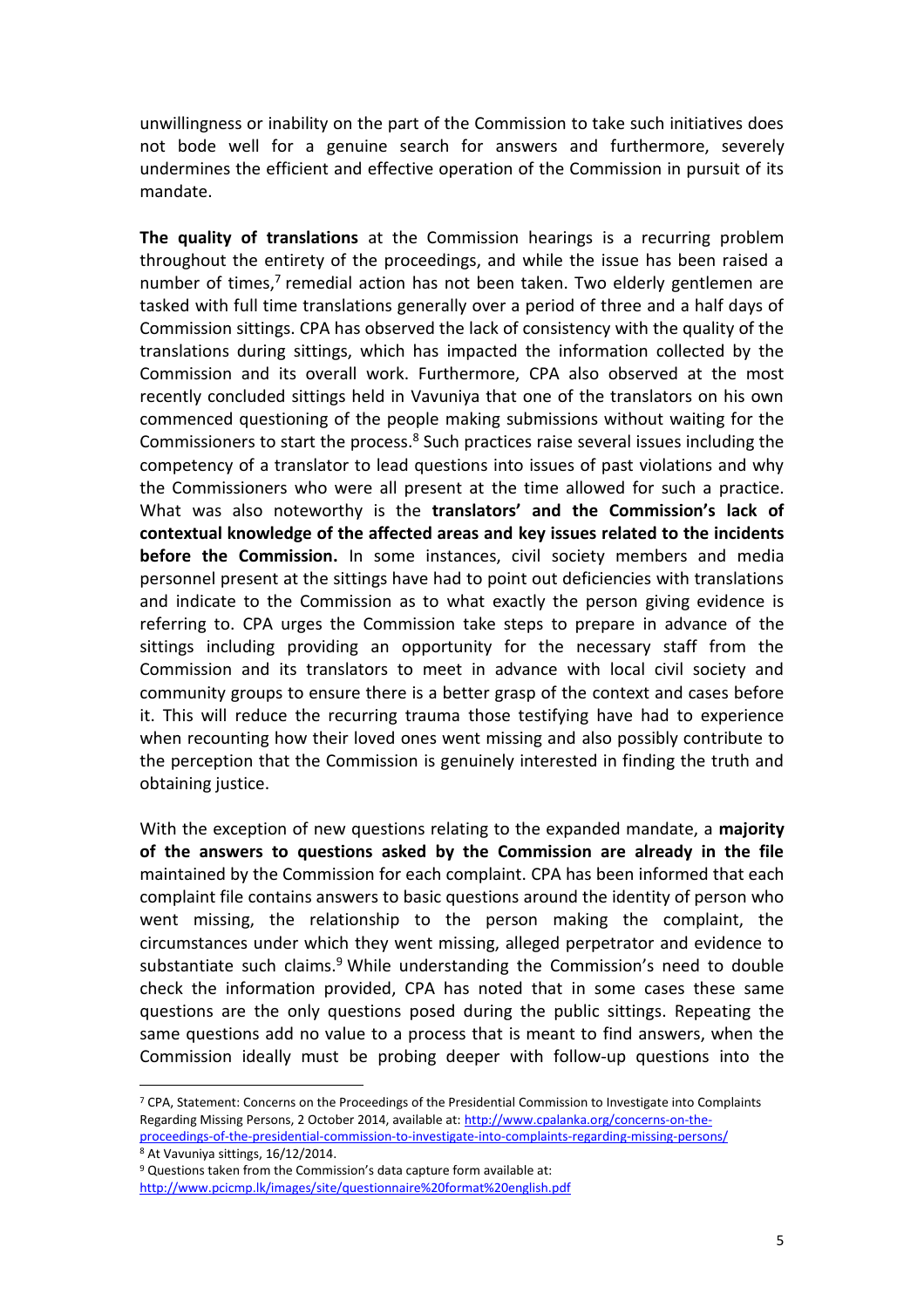circumstances under which the victim went missing. CPA urges that the Commission revisit this practice and ensure that the line of questions meets with standards that lead to an efficient and effective investigation.

What is further noteworthy is **the focus on disappearances in the line of questioning** employed by the Commission. While the expanded mandate permits the Commission to inquire into matters broader than disappearances, the public notice<sup>10</sup> calling for such complaints on wartime violations of human rights and humanitarian law was only published in November 2014. <sup>11</sup> Therefore, the persons appearing before the Commission at present are those who made complaints regarding specific incidents of disappearance of a loved one. Inquiring into other matters from those who made complaints regarding missing persons, while giving inadequate attention to the issue of disappearances, is manifestly unfair to those coming before the Commission and affects the integrity of what is perceived as an initiative to address disappearances. As previously highlighted by CPA,<sup>12</sup> this is only one amidst a number of negative implications of expanding the Commission's mandate to inquire into a vast number of issues.

Given the nature of the public hearings, it is crucial that the Commission gives due **notice of the option to give evidence in secret.** This is an important practice the Commission agreed to during sittings earlier in 2014. However, this practice is presently irregular and not uniform across all sittings. The implications for affected communities who come before the Commission and make sensitive complaints are very real and dangerous, especially operating under conditions with no witness and victim protection mechanisms in place. In this regard, CPA reiterates its call for legislation that provides for a strong and credible witness and victim protection mechanism.<sup>13</sup>

## **Broader Issues**

 $\overline{a}$ 

In July 2014, after the completion of the first round of public hearings in the Mullaitivu district, the mandate tasked to the Commission was expanded via Gazette No. 1871/18 to look into allegations of violations of international human rights law and international humanitarian law. There was a noticeable difference in the questions posed by the Commission at the Mullaitivu sittings where the majority of cases coming before the Commission were of disappearances during the final phase

<sup>10</sup> See notice to public, accessible at: [http://www.pcicmp.lk/images/Notice%20Extended%20the%20Scope%20-](http://www.pcicmp.lk/images/Notice%20Extended%20the%20Scope%20-%20English.pdf) [%20English.pdf](http://www.pcicmp.lk/images/Notice%20Extended%20the%20Scope%20-%20English.pdf)

<sup>&</sup>lt;sup>11</sup> Although the public notice on the Commission's website is dated as issued on 10/10/2014, the notice was only made public on 16/11/2014. See: *Missing Persons Commission to consider Civilian casualties and 'Rule of War'- Whether LTTE was subjected to international humanitarian law,* Presidential Media Unit, 16 November 2014, accessible at[: http://www.defence.lk/new.asp?fname=Civilian\\_casualties\\_and\\_Rule\\_of\\_War\\_20141116\\_02](http://www.defence.lk/new.asp?fname=Civilian_casualties_and_Rule_of_War_20141116_02) 12 CPA Statement available at[: http://www.cpalanka.org/concerns-on-the-proceedings-of-the-presidential](http://www.cpalanka.org/concerns-on-the-proceedings-of-the-presidential-commission-to-investigate-into-complaints-regarding-missing-persons/)[commission-to-investigate-into-complaints-regarding-missing-persons/](http://www.cpalanka.org/concerns-on-the-proceedings-of-the-presidential-commission-to-investigate-into-complaints-regarding-missing-persons/) 

<sup>13</sup> There is presently no Witness and Victim Protection Law in Sri Lanka. Attempts have been made for several years to enact legislation but none have yet to go before Parliament.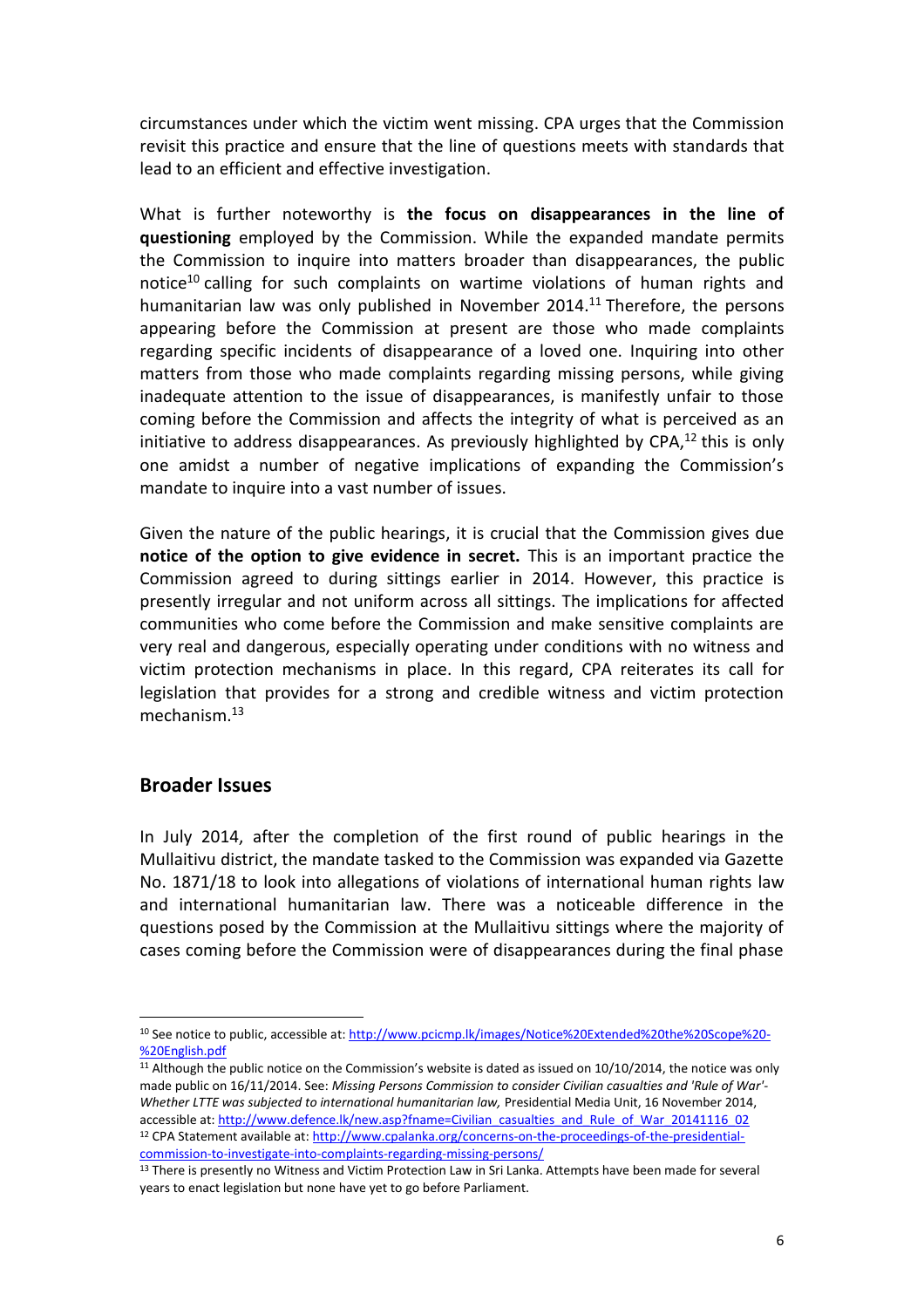of the war in 2009. CPA raised concerns about the Commission's expanded mandate on two main counts.<sup>14</sup>

Firstly, the Commission was established following recommendations of the Lessons Learnt and Reconciliation Commission (LLRC) that specifically stated that in light of the magnitude and sensitive nature of the phenomenon of disappearances and abductions, a separate and dedicated mechanism should be appointed to investigate complaints of disappearances. To compound the Commission's task with a number of other inquiries not directly related to the issue of disappearances was not only a reversal of the LLRC recommendation, but it also ran the risk of **diluting the primary focus of the Commission and overburdening it to impractical levels.**

These concerns raised by CPA have materialised today, with **the issue of disappearances being sidelined in the monumental task ahead of the Commission**. Exacerbating the already heavy workload of the Commission, it was recently reported<sup>15</sup> that the Commission is involved in seeking livelihood assistance for affected persons, resolving disputes relating to land and formulating a program for counseling services in line with LLRC recommendations. While these are essential aspects of post-war reconciliation, the Commission is ill equipped in manpower and expertise to take on such a diverse range of issues. The Commission must assert its position and its mandate, in order for it to not be perceived as an alternative dispute resolution mechanism. While the Commission has a clear mandate with regard to its scope, there is a genuine concern as to the progress made on finding answers to the fate of the thousands who have been reported missing, before it. Addressing the real needs of the war-affected communities must not therefore be undermined by the Commission's diffused focus.

Secondly, CPA raised concerns about the **vague terms of reference of the Advisory Council of International Experts** (the Council). To date six appointments have been made to the Council.<sup>16</sup> Although the members of the Council have so far not attended a single public sitting of the Commission, the Commission has indicated that the Council has submitted an opinion 'which the Commission has found extremely useful in analysing the Mandate of the Commission'. <sup>17</sup> This opinion has so far not been made public, adding to the confusion of the precise role of the Council in its engagement with the Commission. CPA reiterates the call for greater transparency in the mandate and functions of the Council. In this regard, CPA also

<sup>14</sup> CPA, Statement: Concerns on the Expansion of the Mandate of the Commission of Inquiry to Investigate into Complaints Regarding Missing Persons, 25 July 2014, available at[: http://www.cpalanka.org/concerns-on-the](http://www.cpalanka.org/concerns-on-the-expansion-of-the-mandate-of-the-commission-of-inquiry-to-investigate-into-complaints-regarding-missing-persons/)[expansion-of-the-mandate-of-the-commission-of-inquiry-to-investigate-into-complaints-regarding-missing](http://www.cpalanka.org/concerns-on-the-expansion-of-the-mandate-of-the-commission-of-inquiry-to-investigate-into-complaints-regarding-missing-persons/)[persons/](http://www.cpalanka.org/concerns-on-the-expansion-of-the-mandate-of-the-commission-of-inquiry-to-investigate-into-complaints-regarding-missing-persons/)

<sup>15</sup> *Missing Persons Commission has acted promptly to deal with complaints,* Daily News, 2 December 2014, accessible at:

[http://www.defence.lk/new.asp?fname=Missing\\_Persons\\_Commission\\_has\\_acted\\_promptly\\_to\\_deal\\_with\\_com](http://www.defence.lk/new.asp?fname=Missing_Persons_Commission_has_acted_promptly_to_deal_with_complaints_20141202_01) [plaints\\_20141202\\_01](http://www.defence.lk/new.asp?fname=Missing_Persons_Commission_has_acted_promptly_to_deal_with_complaints_20141202_01)

<sup>&</sup>lt;sup>16</sup> The Right Honourable Sir Desmond de Silva, QC (Chairman); Sir Geoffrey Nice, QC; Prof. David Crane; Avdhash Kaushal Esquire; Ahmer Bilal Soofi Esquire; Motoo Noguchi Esquire.

<sup>17</sup> *Expert Panel and Missing Persons Commission hold discussion*, Presidential Media Unit, 20 October 2014, accessible at:

[http://www.defence.lk/new.asp?fname=Expert\\_Panel\\_and\\_Missing\\_Persons\\_Commission\\_hold\\_discussion\\_201](http://www.defence.lk/new.asp?fname=Expert_Panel_and_Missing_Persons_Commission_hold_discussion_20141020_01) [41020\\_01](http://www.defence.lk/new.asp?fname=Expert_Panel_and_Missing_Persons_Commission_hold_discussion_20141020_01)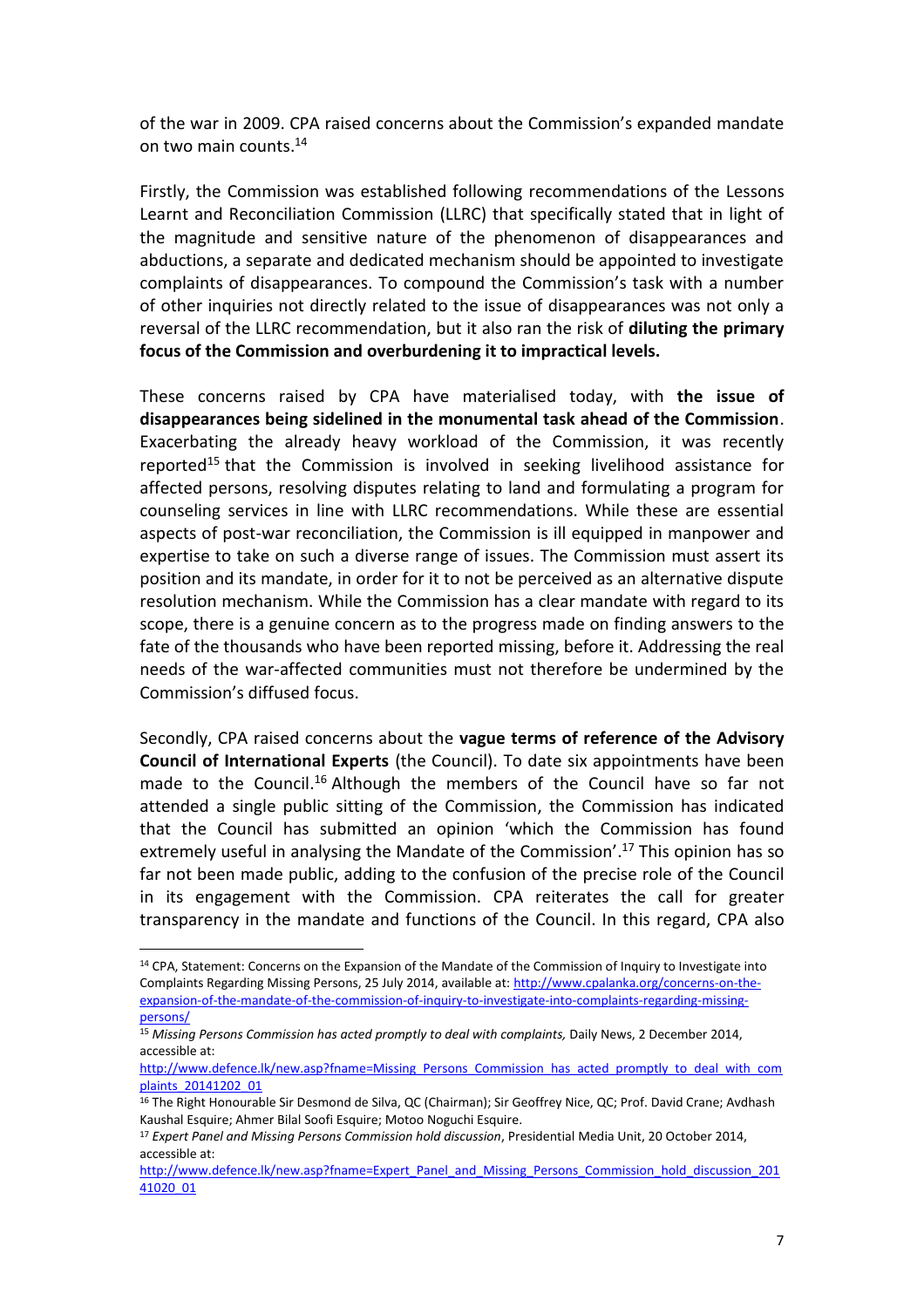calls on the Council to meet with civil society and community groups and to explain its role in the search for the truth, justice and accountability. A transparent and inclusive process will not merely dispel fears of the Council being used by the Executive to undermine any efforts at a genuine process at reconciliation and transitional justice but also provide clarity regarding its role in the present process.

A persisting concern also remains about the **lack of witness and victim protection mechanisms**. The Commission maintains that a public hearing is necessary in order to keep the hearings transparent, but fails to provide requisite safeguards for such a hearing, especially given the context of a heavily militarised North and the absence of witness and victim protection legislation. There have been a number of incidents of interference by GoSL security personnel in and around the proceedings with no serious action taken by the Commission to prevent reoccurrence. Security personnel dressed in civilian clothing have attended and carefully monitored those attending the sittings and making complaints. In some instances those attending have been photographed. <sup>18</sup> Families of the disappeared have been visited or contacted by the Criminal Investigation Department (CID) and the Terrorist Investigation Department (TID) and questioned about the missing person, and in some cases, the complaint made to the Commission has been inquired into. <sup>19</sup> There have been cases where families have been encouraged to go before the Commission and have even been provided transportation to the Commission hearings by the GoSL forces, <sup>20</sup> while in others, families have been intimidated to not attend.<sup>21</sup> There are instances in which the TID and the CID have demonstrated knowledge of certain cases of disappearances registered with the Commission that have previously not been recorded elsewhere.<sup>22</sup> This level of **interference, intimidation and surveillance** is not conducive to the work of a Commission tasked with matters so sensitive, especially given the militarised conditions in the North and the fear of reprisals for truth seeking around wartime atrocities.

Over a year has passed since the Commission was established in August 2013, however there has been **no update on the status of the complaints heard so far.** An interim report was expected during the course of the year, however no such report has been made public to date. Those appearing before the Commission deserve to know the status of their complaints and what they should anticipate in terms of their search for truth and justice.

<sup>18</sup> CPA Statement available at[: http://www.cpalanka.org/concerns-on-the-proceedings-of-the-presidential](http://www.cpalanka.org/concerns-on-the-proceedings-of-the-presidential-commission-to-investigate-into-complaints-regarding-missing-persons/)[commission-to-investigate-into-complaints-regarding-missing-persons/](http://www.cpalanka.org/concerns-on-the-proceedings-of-the-presidential-commission-to-investigate-into-complaints-regarding-missing-persons/)

<sup>&</sup>lt;sup>19</sup> CPA interviews with civil society actors on the ground. Some of these actors have been involved in submitting complaints to the Commission on behalf of families of he disappeared.

<sup>&</sup>lt;sup>20</sup> Several persons making complaints were seen being provided with transport by members of GoSL forces outside the Commission hearings in September at the Pooneryn DS office in the Kilinochchi district in September 2014.

<sup>&</sup>lt;sup>21</sup> Civil society members raised these concerns before the Commission during the Commission's Mannar stings in August 2014.

<sup>&</sup>lt;sup>22</sup> Based on information received from civil society and community groups in the North and East.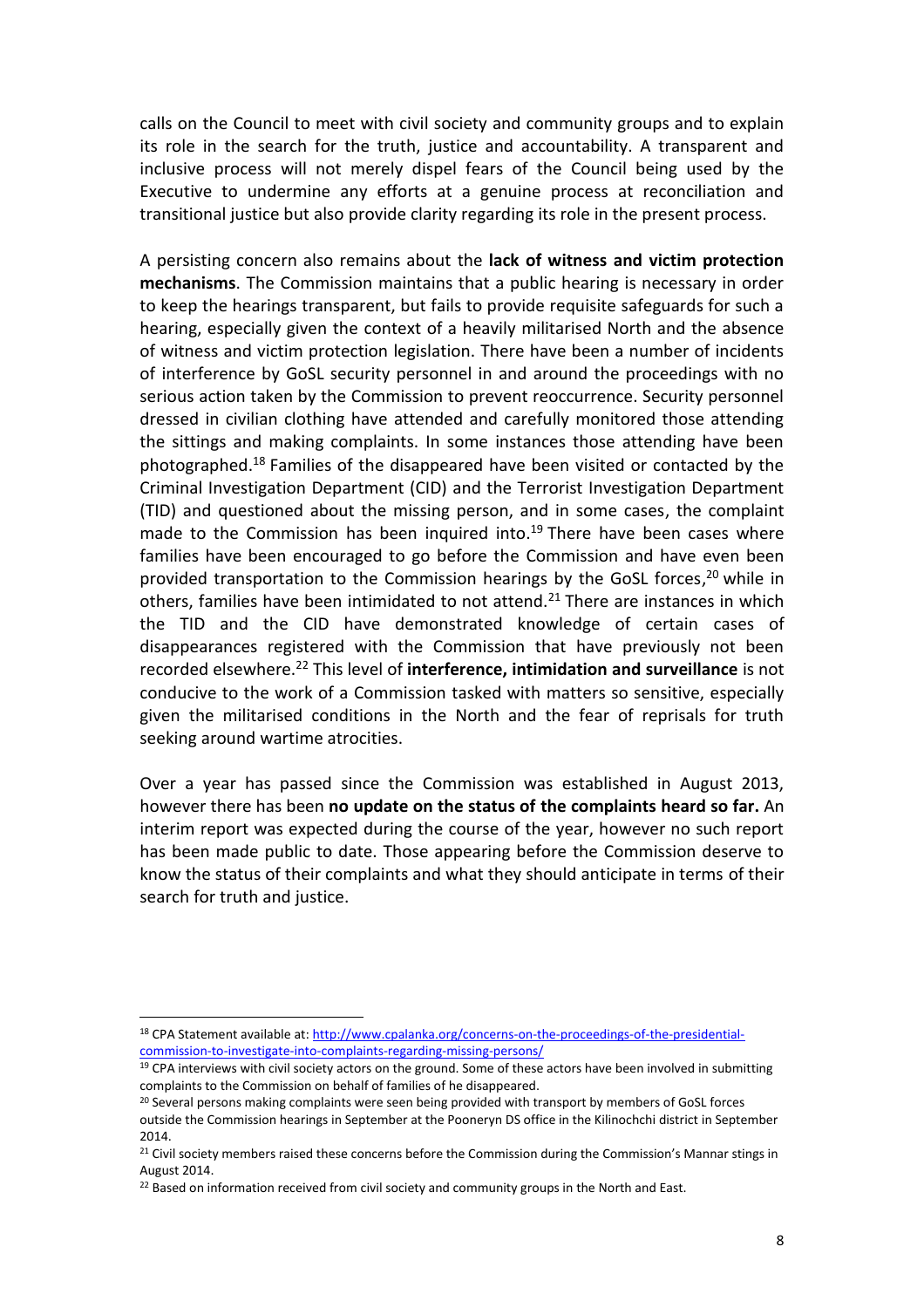## **Perceptions and Concerns**

One mother in search of her son when questioned on what relief she has received, replied: *"I didn't get anything, I don't want also. But I want my son"*. <sup>23</sup> Such sentiments are often made before the Commission. The number of times such statements were made goes to show that the families' **intention of coming before the Commission is largely based on truth seeking**. Although the Commission is mandated to inquire if 'reasonable relief' has been granted, the purpose for many of travelling far and forgoing the day's wages is primarily of finding answers. Families have in some instances demanded that the Commission locate their missing loved ones, in the belief that they are still alive after many years. Recent reports of persons reappearing after decades spent in detention centres<sup>24</sup> go to show that all hope is not lost for families who continue to believe that their loved ones may return at some point. In other instances, families have appealed before the Commission to, at the very least, find the remains of their loved ones to perform religious rites and to find closure. The Commission must therefore make it, its absolute priority to heed their voices and address their particular need for answers.

The Commission makes the repeated assertion that the sheer volume of complaints received is evidence of the faith the families of the disappeared has placed in it. Many of the individuals coming before the present Commission have gone before many others in the past with no positive outcome. In the vast majority of cases, families have made complaints to the Police, the National Human Rights Commission and the ICRC without getting any closer to uncovering the whereabouts or the truth of what became of their loved ones. Several have indicated this, passionately asking the Commission during public sittings about the futility of such exercises. Such outbursts by families searching for their loved ones demonstrates the gravity of the situation: the trauma experienced by thousands of affected communities, the lack of genuine assistance by the State to address grievances, the fallacy of previous entities meant to provide answers and the thriving culture of impunity attested to in the inaction by bodies that are meant to investigate, inquire and hold perpetrators to account. Regardless of what is construed by the State and the Commission, the high number of complaints before the Commission can be deduced as families **wanting to exhaust all available means and mechanisms in their search for loved ones**.

CPA has previously noted that **the line of questioning employed by the Commission implies a trend of inherent bias.**<sup>25</sup> The leading questions posed by the Commission are capable of influencing testimony and can thereby affect subsequent findings. Remaining impartial and independent is critical to the success of the Commission. Furthermore, CPA has observed how in some instances, the Commission's questions relating to the circumstances under which the victim disappeared stop abruptly

 $\overline{a}$ <sup>23</sup> At Manthai West sittings, 09/08/2014.

<sup>&</sup>lt;sup>24</sup> Long thought dead, man returns home after 25 year detention, The Sunday Times, 14 December 2014, accessible at: [http://www.sundaytimes.lk/141214/news/long-thought-dead-man-returns-home-after-25-year](http://www.sundaytimes.lk/141214/news/long-thought-dead-man-returns-home-after-25-year-detention-132458.html)[detention-132458.html](http://www.sundaytimes.lk/141214/news/long-thought-dead-man-returns-home-after-25-year-detention-132458.html)

<sup>&</sup>lt;sup>25</sup> CPA Statement available at[: http://www.cpalanka.org/concerns-on-the-proceedings-of-the-presidential](http://www.cpalanka.org/concerns-on-the-proceedings-of-the-presidential-commission-to-investigate-into-complaints-regarding-missing-persons/)[commission-to-investigate-into-complaints-regarding-missing-persons/](http://www.cpalanka.org/concerns-on-the-proceedings-of-the-presidential-commission-to-investigate-into-complaints-regarding-missing-persons/)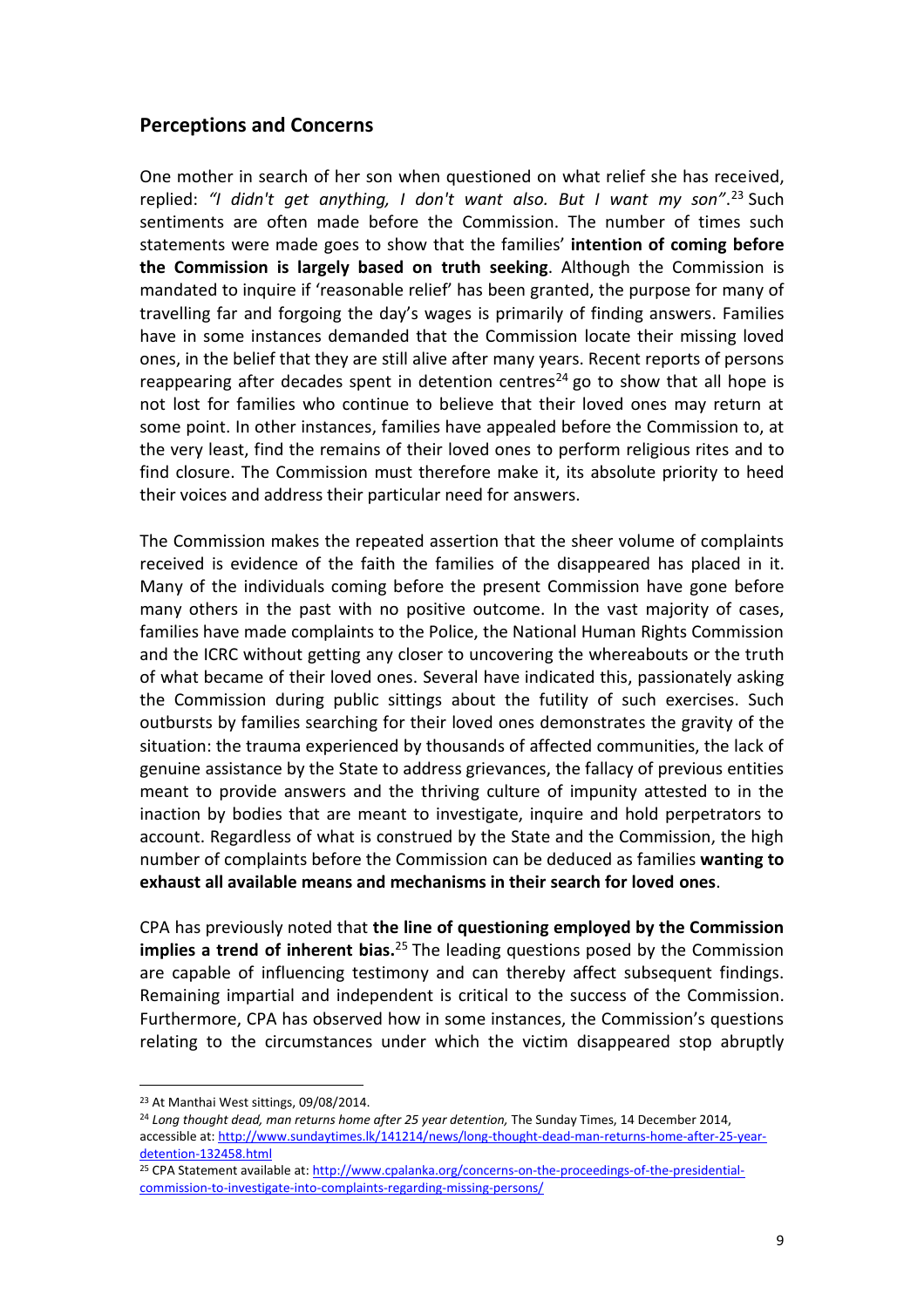following claims that victims were last seen surrendering to the GoSL forces. In addition, CPA has also observed an interest by the Commission in questions regarding livelihood assistance and of the Commission being somewhat dismissive of claims of loved ones being spotted entering GoSL controlled areas.

The questioning itself along with the Commission's response to some of the testimony has been **insensitive to the grievances of the families and loved ones of the disappeared**. Following are excerpts from two different sittings that demonstrate serious concerns with the line of questioning.

First excerpt from a wife searching for her missing husband:<sup>26</sup>

*Wife of victim: ...Some people who had seen him came and reported that my husband was seen at Omanthai army camp. There were many people who were working within the camp, they too have told me that they have seen my husband…* (Commission asks a question) *From the LTTE camp he escaped and then came into Army controlled area...* (Commission asks a question) *I have been in Vanni searching for my husband all over the place and people fed me with similar information. Commission: You should have been the Chairman of this Commission to get so much of assistance.*

Second excerpt from a mother searching for her daughter: 27 *Mother of victim: While we were running she went missing. Commission: So you didn't concentrate on your daughter while you were running? Whether the daughter was coming with you? Didn't you look for your daughter, whether she's also running with you?*

The Commission, and in some instances even the translators, have shown **little empathy and understanding of wartime conditions, their experiences and circumstances under which their loved ones went missing**. Furthermore, the above line of questioning is an indicator to the assumptions and preconceived notions the Commissioners have arrived at prior to questioning the people who have come before them.

The gender balance of those attending the sittings is also worth noting. CPA observed that the majority of complaints were of **male victims and the majority of those making complaints were females**. There is hence a need to formulate **gender sensitive questions and methodology**. A large number of families of the disappeared have lost the primary breadwinner of the family and thousands of female-headed households are in existence in the North and East of Sri Lanka. The Commission in certain cases was seen to be oblivious and insensitive to these dynamics, especially in cases of single member families with no means of financial assistance or income generation. Furthermore **there is no assistance provided for families of the disappeared to attend the hearings and make submissions**. The Commission has not given due importance or support to the fact that those making complaints spend

<sup>26</sup> At Mannar sittings, 10/08/2014.

<sup>27</sup> At Mulankavil sittings, 27/09/2014.